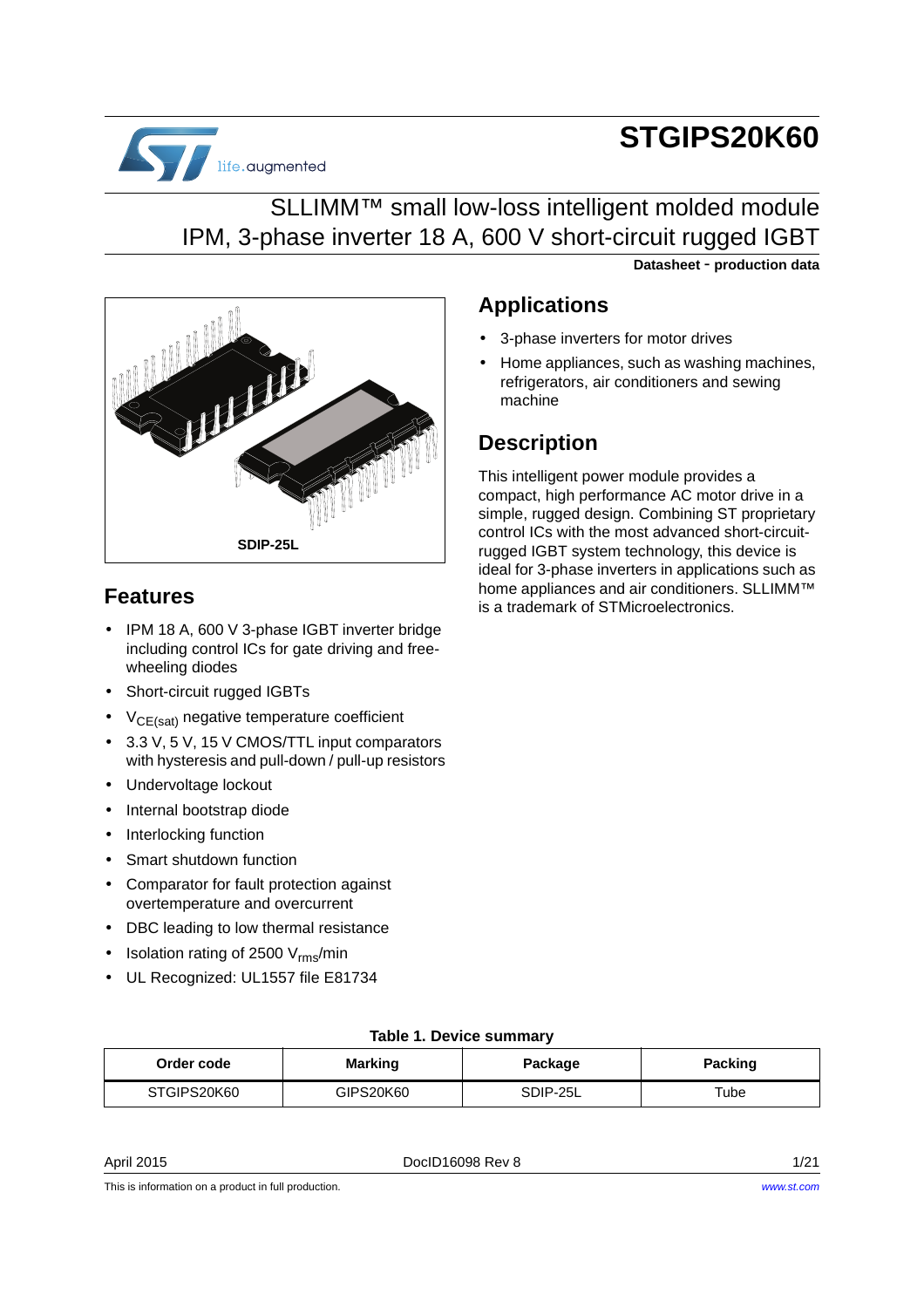## **Contents**

| 1                       |     |  |  |  |
|-------------------------|-----|--|--|--|
| $\overline{2}$          |     |  |  |  |
|                         | 2.1 |  |  |  |
|                         | 2.2 |  |  |  |
| 3                       |     |  |  |  |
|                         | 3.1 |  |  |  |
|                         | 3.2 |  |  |  |
| $\overline{\mathbf{4}}$ |     |  |  |  |
| 5                       |     |  |  |  |
|                         | 5.1 |  |  |  |
| 6                       |     |  |  |  |
|                         | 6.1 |  |  |  |
|                         | 6.2 |  |  |  |
| $\overline{7}$          |     |  |  |  |

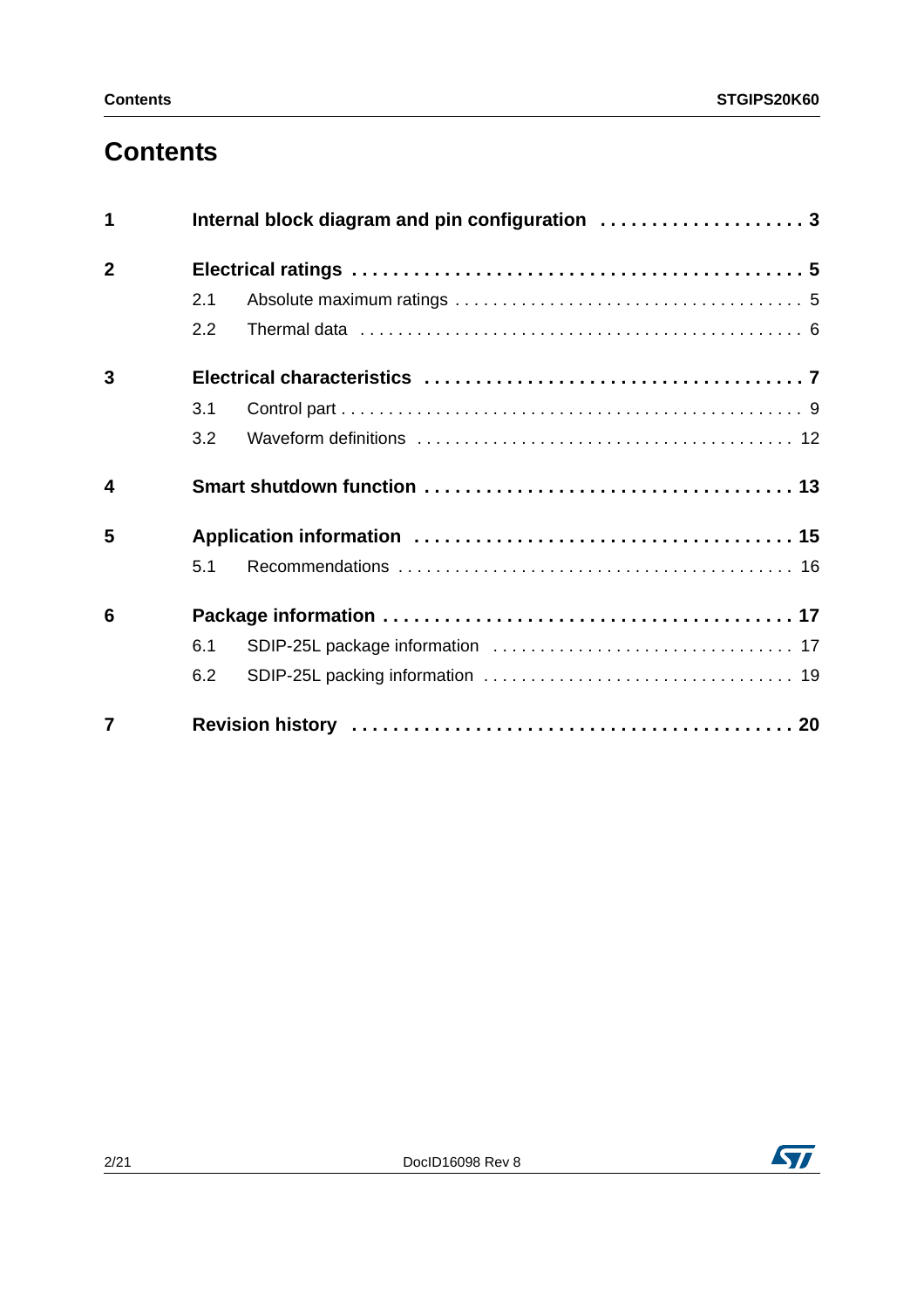## <span id="page-2-0"></span>**1 Internal block diagram and pin configuration**



**Figure 1. Internal block diagram**

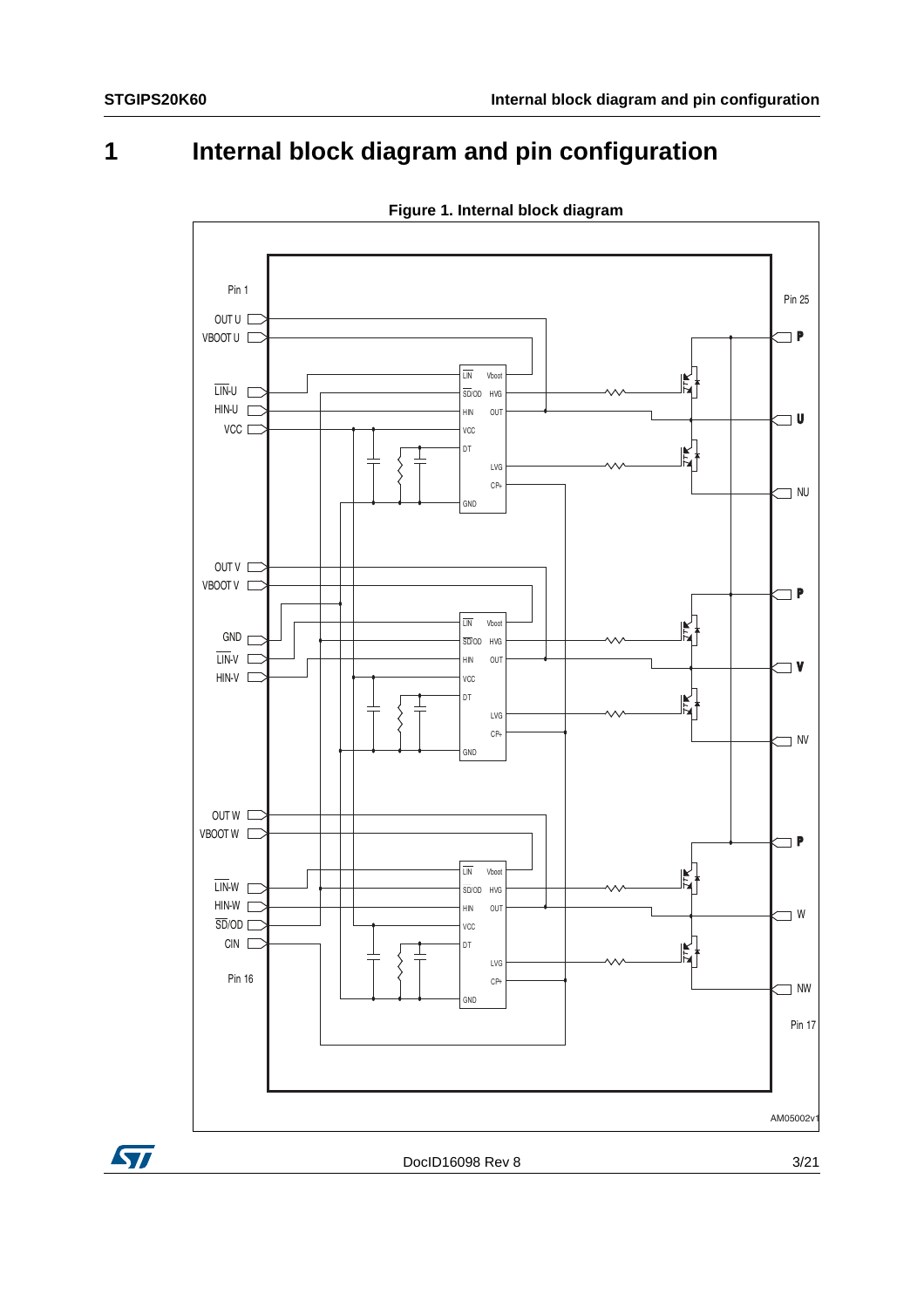| Pin n°         | <b>Symbol</b>               | <b>Description</b>                                                 |
|----------------|-----------------------------|--------------------------------------------------------------------|
| 1              | <b>OUT<sub>U</sub></b>      | High-side reference output for U phase                             |
| 2              | V <sub>boot</sub> U         | Bootstrap voltage for U phase                                      |
| 3              | $LIN_{11}$                  | Low-side logic input for U phase                                   |
| 4              | HIN <sub>U</sub>            | High-side logic input for U phase                                  |
| 5              | $V_{CC}$                    | Low voltage power supply                                           |
| 6              | OUT <sub>V</sub>            | High-side reference output for V phase                             |
| $\overline{7}$ | $V_{boot}$ V                | Bootstrap voltage for V phase                                      |
| 8              | <b>GND</b>                  | Ground                                                             |
| 9              | $\overline{\text{LIN}}_{V}$ | Low-side logic input for V phase                                   |
| 10             | $HIN_V$                     | High-side logic input for V phase                                  |
| 11             | OUT <sub>W</sub>            | High-side reference output for W phase                             |
| 12             | V <sub>boot</sub> W         | Bootstrap voltage for W phase                                      |
| 13             | $LIN_{VV}$                  | Low-side logic input for W phase                                   |
| 14             | $HIN_{W}$                   | High-side logic input for W phase                                  |
| 15             | $\overline{SD}$ / OD        | Shutdown logic input (active low) / open-drain (comparator output) |
| 16             | <b>CIN</b>                  | Comparator input                                                   |
| 17             | $N_{\rm W}$                 | Negative DC input for W phase                                      |
| 18             | W                           | W phase output                                                     |
| 19             | P                           | Positive DC input                                                  |
| 20             | $N_V$                       | Negative DC input for V phase                                      |
| 21             | $\vee$                      | V phase output                                                     |
| 22             | P                           | Positive DC input                                                  |
| 23             | $N_{\rm U}$                 | Negative DC input for U phase                                      |
| 24             | U                           | U phase output                                                     |
| 25             | P                           | Positive DC input                                                  |

**Table 2. Pin description**

#### **Figure 2. Pin layout (bottom view)**

<span id="page-3-0"></span>

4/21 DocID16098 Rev 8

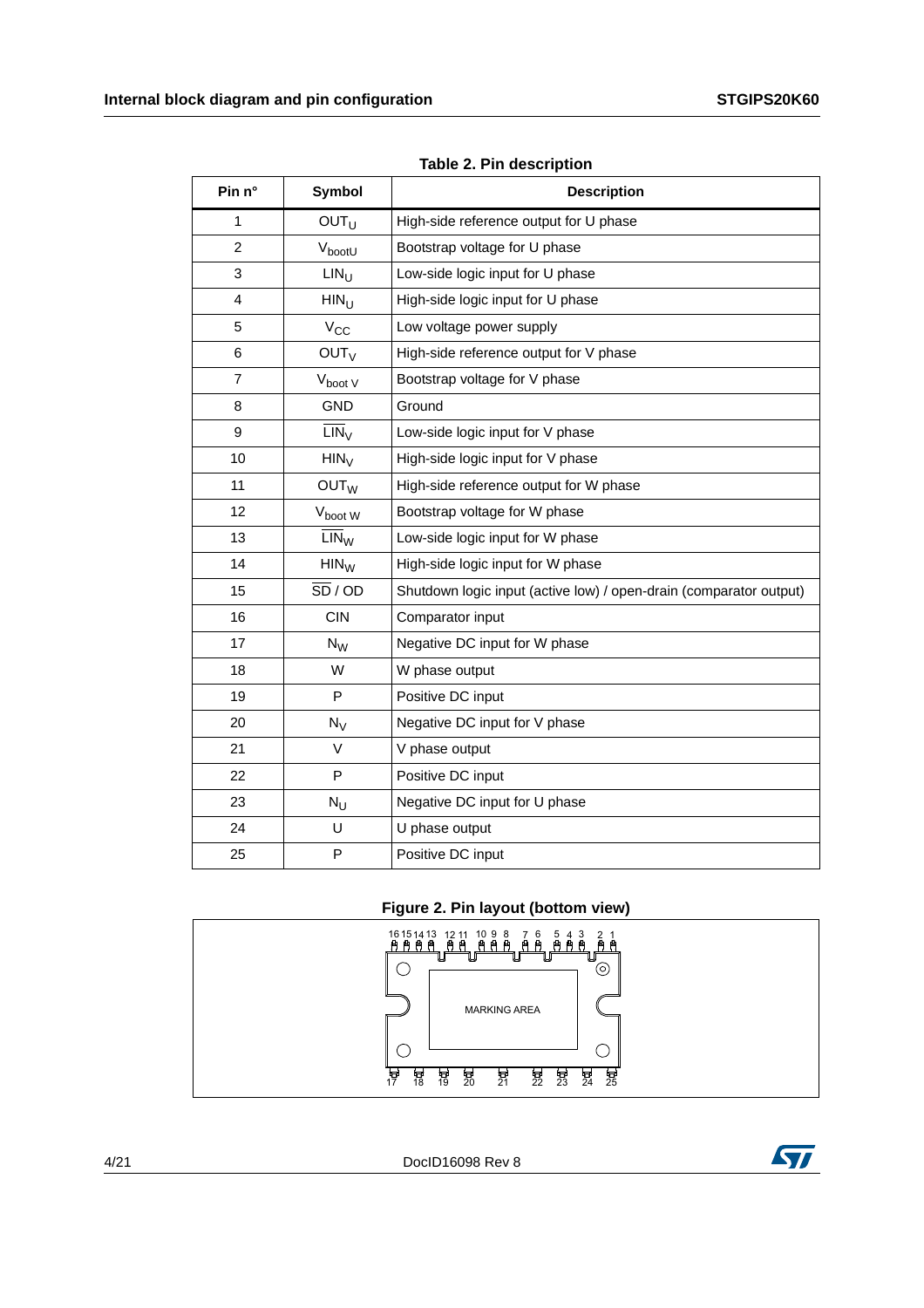## <span id="page-4-0"></span>**2 Electrical ratings**

### <span id="page-4-1"></span>**2.1 Absolute maximum ratings**

<span id="page-4-2"></span>

| Symbol                      | <b>Parameter</b>                                                                                                                                                | Value | Unit   |
|-----------------------------|-----------------------------------------------------------------------------------------------------------------------------------------------------------------|-------|--------|
| $V_{PN}$                    | Supply voltage applied between P - $N_{U}$ , $N_{V}$ , $N_{W}$                                                                                                  | 450   | V      |
| $V_{PN(surge)}$             | Supply voltage (surge) applied between P - N <sub>LI</sub> ,<br>$N_V$ , $N_W$                                                                                   | 500   | $\vee$ |
| $V_{CES}$                   | Each IGBT collector emitter voltage $(V_{1N}^{(1)} = 0 V)$                                                                                                      | 600   | $\vee$ |
| $\pm 1$ <sub>C</sub> $(2)$  | Each IGBT continuous collector current<br>at $T_C = 25 °C$                                                                                                      | 18    | A      |
| $\pm I_{CP}$ <sup>(3)</sup> | Each IGBT pulsed collector current                                                                                                                              | 40    | A      |
| $P_{TOT}$                   | Each IGBT total dissipation at $T_c = 25 °C$                                                                                                                    | 52    | W      |
| $\mathfrak{t}_{\rm scw}$    | Short circuit withstand time, $V_{CE} = 0.5 V_{(BR)CES}$<br>T <sub>J</sub> = 125 °C, V <sub>CC</sub> = V <sub>boot</sub> = 15 V, V <sub>IN (1)</sub> = 0 to 5 V | 5     | μs     |

#### **Table 3. Inverter part**

1. Applied between  ${\sf HIN}_{\sf i},$   ${\sf LIN}_{\sf i}$  and  ${\sf G}_{\sf ND}$  for  ${\sf i} = {\sf U},$  V, W

2. Calculated according to the iterative formula:

$$
I_C(T_C) = \frac{T_{j(max)} - T_C}{R_{thj-c} \times V_{CE(sat)(max)}(T_{j(max)}, I_C(T_C))}
$$

3. Pulse width limited by max junction temperature

<span id="page-4-3"></span>

| <b>Symbol</b>                        | <b>Parameter</b>                                               | Min.                   | Max.                    | Unit   |
|--------------------------------------|----------------------------------------------------------------|------------------------|-------------------------|--------|
| V <sub>OUT</sub>                     | Output voltage applied between<br>$OUTU, OUTV, OUTW - GND$     | $V_{\text{boot}}$ - 21 | $V_{\text{boot}} + 0.3$ | $\vee$ |
| $V_{\rm CC}$                         | Low voltage power supply                                       | $-0.3$                 | 21                      | $\vee$ |
| $V_{CIN}$                            | Comparator input voltage                                       | $-0.3$                 | $V_{CC}$ + 0.3          | $\vee$ |
| V <sub>boot</sub>                    | Bootstrap voltage                                              | $-0.3$                 | 620                     | $\vee$ |
| $V_{IN}$                             | Logic input voltage applied between HIN, LIN and<br><b>GND</b> | $-0.3$                 | 15                      | $\vee$ |
| $V_{\overline{\text{SD}}/\text{OD}}$ | Open drain voltage                                             | $-0.3$                 | 15                      | $\vee$ |
| dV <sub>OUT</sub> /dt                | Allowed output slew rate                                       |                        | 50                      | V/ns   |

#### **Table 4. Control part**

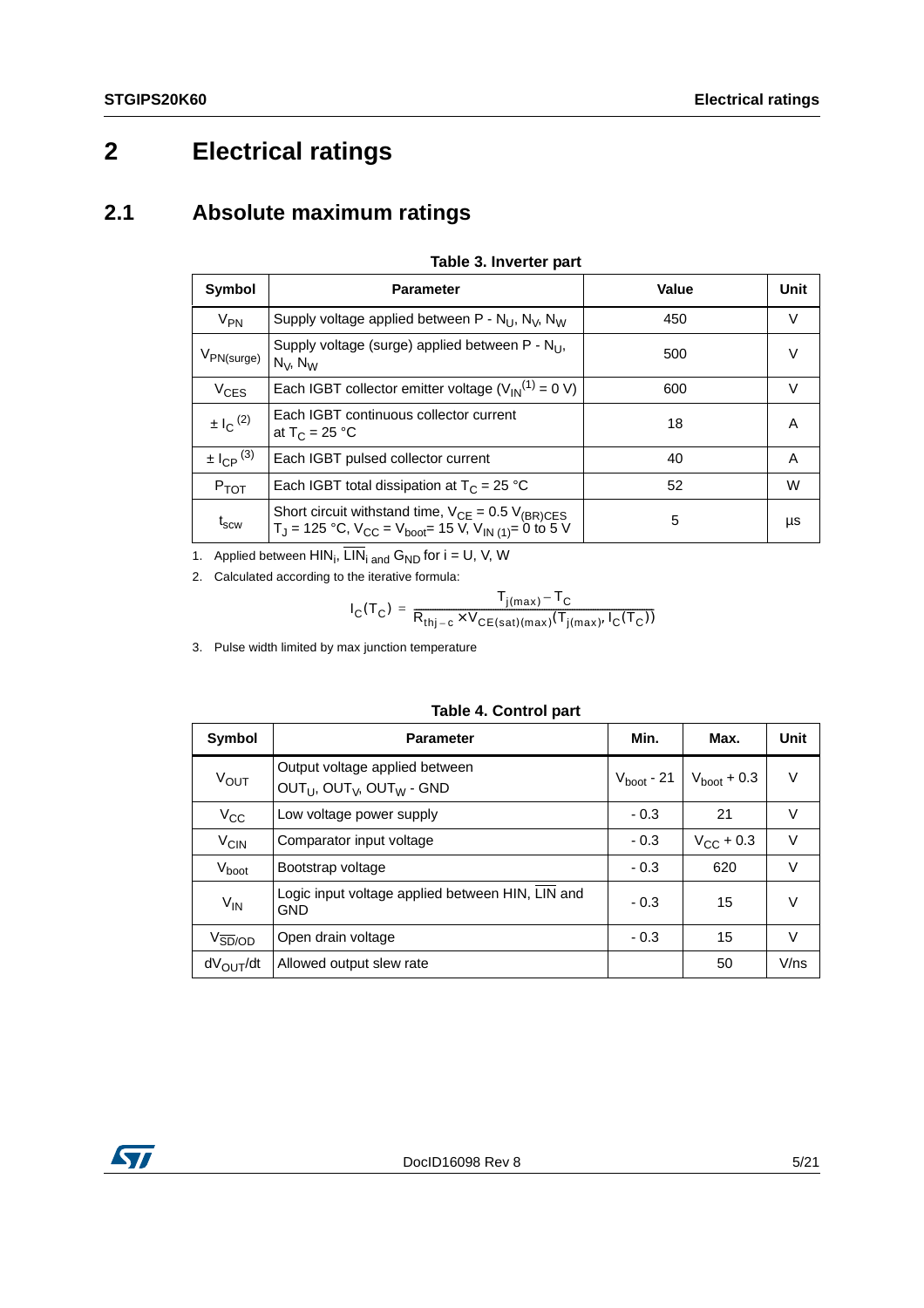<span id="page-5-1"></span>

| Symbol<br><b>Parameter</b> |                                                                                                     | Value        | Unit |
|----------------------------|-----------------------------------------------------------------------------------------------------|--------------|------|
| V <sub>ISO</sub>           | Isolation withstand voltage applied between each<br>pin and heatsink plate (AC voltage, $t = 60$ s) | 2500         |      |
|                            | Power chips operating junction temperature                                                          | $-40$ to 150 | °C   |
| $\mathsf{T}_\mathsf{C}$    | Module case operation temperature                                                                   | - 40 to 125  | °C   |

**Table 5. Total system**

### <span id="page-5-0"></span>**2.2 Thermal data**

#### **Table 6. Thermal data**

| Symbol                       | <b>Parameter</b>                              | Value | Unit |
|------------------------------|-----------------------------------------------|-------|------|
| $\mathsf{R}_{\mathsf{thJC}}$ | Thermal resistance junction-case single IGBT  | 2.4   | °C/W |
|                              | Thermal resistance junction-case single diode |       |      |

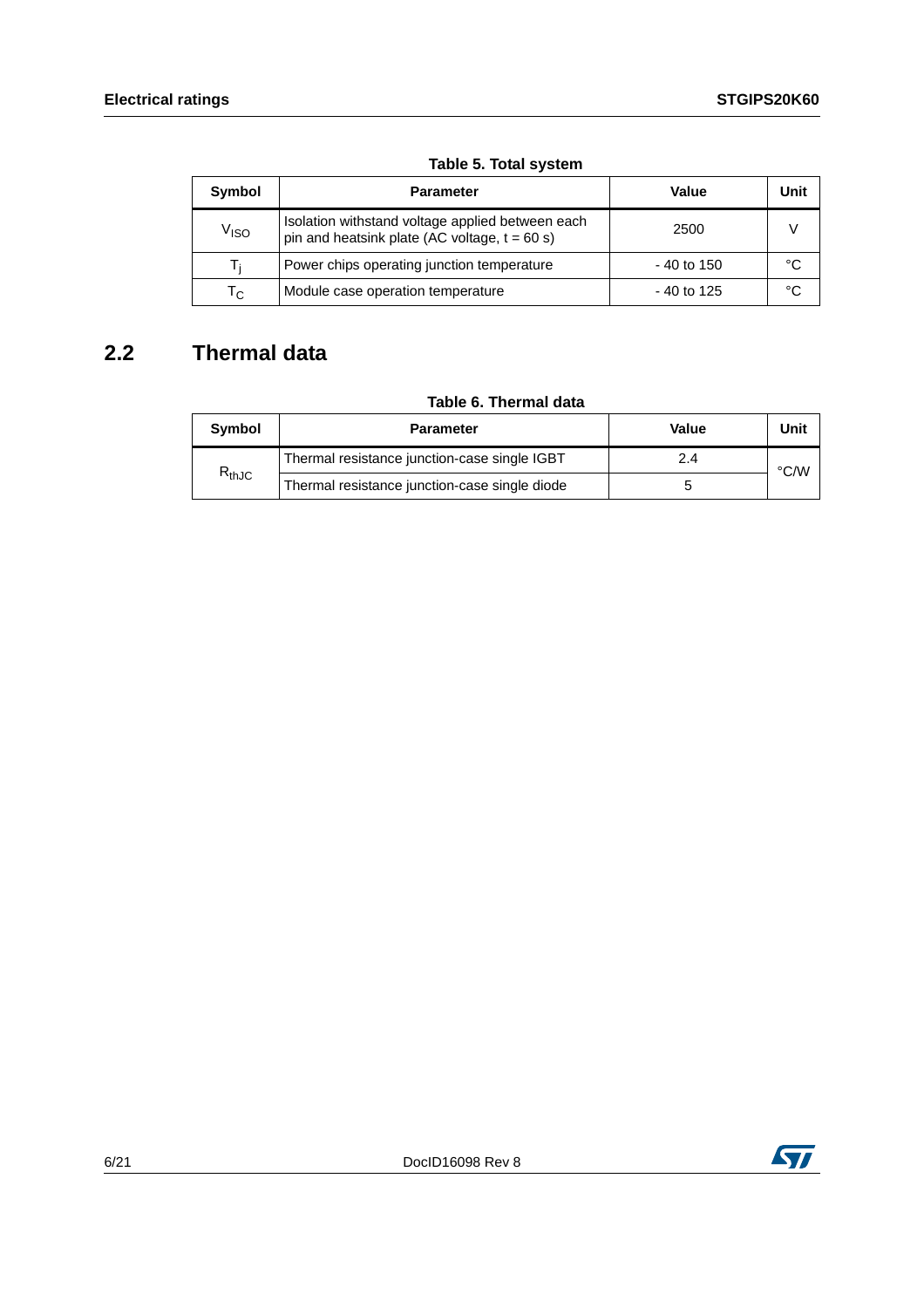## <span id="page-6-0"></span>**3 Electrical characteristics**

 ${\sf T}_\mathsf{J}$  = 25 °C unless otherwise specified.

<span id="page-6-1"></span>

| Symbol           | <b>Parameter</b>                                                | <b>Test conditions</b>                                                                              | Min.                     | Typ. | Max. | Unit   |
|------------------|-----------------------------------------------------------------|-----------------------------------------------------------------------------------------------------|--------------------------|------|------|--------|
|                  | Collector-emitter                                               | $V_{CC} = V_{boot} = 15 V$ , $V_{IN}^{(1)} = 0 \div 5 V$ ,<br>$I_C = 12 A$                          |                          | 2.2  | 2.75 |        |
| $V_{CE(sat)}$    | saturation voltage                                              | $V_{CC} = V_{boot} = 15 V$ ,<br>$V_{IN}^{(1)} = 0$ to 5 V, I <sub>C</sub> = 12 A,<br>$T_1 = 125 °C$ | $\overline{\phantom{a}}$ | 1.8  |      | $\vee$ |
| $I_{CES}$        | Collector-cut off current<br>$(V_{IN}^{(1)} = 0$ "logic state") | $V_{CF}$ = 550 V, $V_{CC}$ = $V_{Root}$ = 15 V                                                      |                          |      | 150  | μA     |
| $V_F$            | Diode forward voltage                                           | $V_{IN}^{(1)} = 0$ V "logic state", $I_C = 12$ A                                                    |                          |      | 2.1  | V      |
|                  | Inductive load switching time and energy                        |                                                                                                     |                          |      |      |        |
| $t_{on}$         | Turn-on time                                                    |                                                                                                     |                          | 300  |      |        |
| $t_{c(on)}$      | Crossover time (on)                                             | $V_{PN}$ = 300 V,                                                                                   |                          | 150  |      |        |
| $t_{off}$        | Turn-off time                                                   | $V_{CC}$ = $V_{boot}$ = 15 V,                                                                       |                          | 730  |      | ns     |
| $t_{\rm c(off)}$ | Crossover time (off)                                            | $V_{IN}^{(1)} = 0$ to 5 V,<br>$I_C = 12 A$                                                          |                          | 170  |      |        |
| $t_{rr}$         | Reverse recovery time                                           |                                                                                                     |                          | 60   |      |        |
| $E_{on}$         | Turn-on switching losses                                        | (see Figure 3)                                                                                      |                          | 290  | ۰    |        |
| $E_{\text{off}}$ | Turn-off switching losses                                       |                                                                                                     |                          | 250  |      | μJ     |

|  | Table 7. Inverter part |  |
|--|------------------------|--|
|--|------------------------|--|

1. Applied between  $HIN_i$ ,  $LIN_i$  and  $G_{ND}$  for  $i = U$ , V, W. (LIN inputs are active-low).

Note: t<sub>ON</sub> and t<sub>OFF</sub> include the propagation delay time of the internal drive. t<sub>C(ON)</sub> and t<sub>C(OFF)</sub> are the switching time of IGBT itself under the internally given gate driving condition.

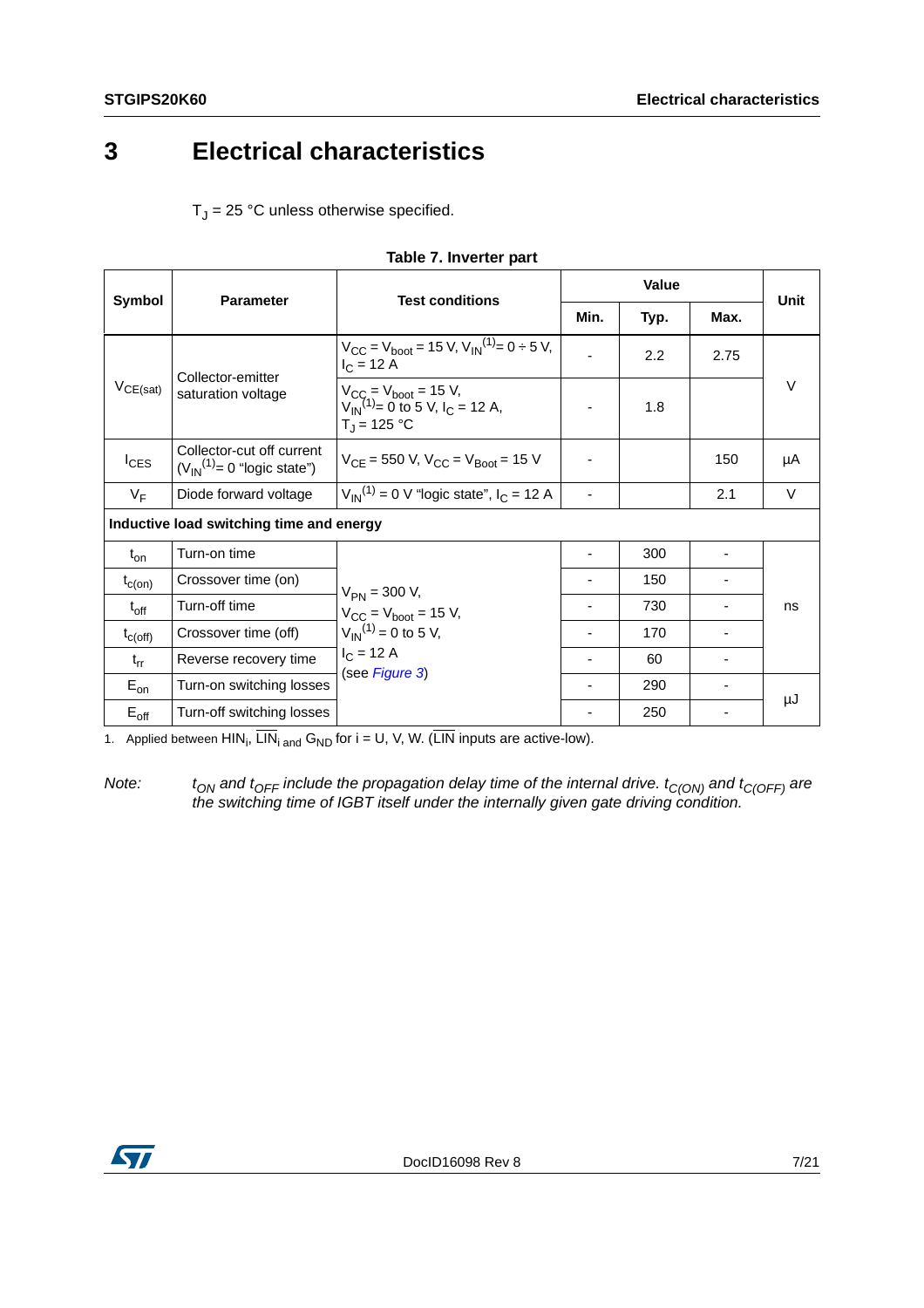<span id="page-7-0"></span>

**Figure 3. Switching time test circuit**



<span id="page-7-1"></span>



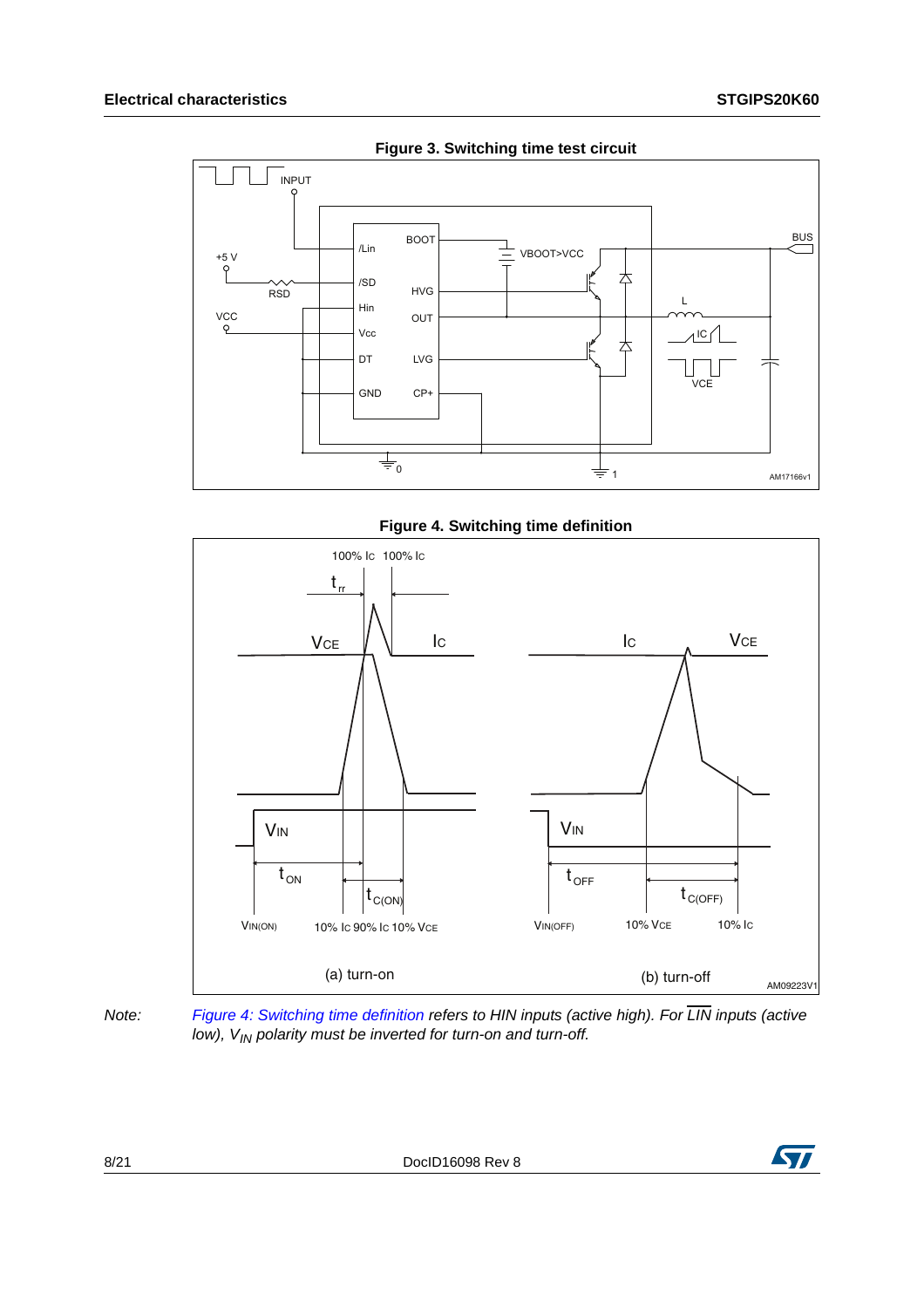## <span id="page-8-0"></span>**3.1 Control part**

#### Table 8. Low voltage power supply (V<sub>CC</sub> = 15 V unless otherwise specified)

| Symbol                         | <b>Parameter</b>                               | <b>Test conditions</b>                                                                                                         | Min. | Typ. | Max. | Unit   |
|--------------------------------|------------------------------------------------|--------------------------------------------------------------------------------------------------------------------------------|------|------|------|--------|
| $V_{\text{CC}_{\text{N}}}$     | V <sub>CC</sub> UV hysteresis                  |                                                                                                                                | 1.2  | 1.5  | 1.8  | V      |
| $V_{\text{CC}_{\text{thON}}}$  | $V_{CC}$ UV turn ON threshold                  |                                                                                                                                | 11.5 | 12   | 12.5 | $\vee$ |
| $V_{\text{CC}_{\text{thOFF}}}$ | V <sub>CC</sub> UV turn OFF threshold          |                                                                                                                                | 10   | 10.5 | 11   | V      |
| $I_{\text{qccu}}$              | Undervoltage quiescent<br>supply current       | $V_{\rm CC}$ = 10 V<br>$\overline{SD} / OD = 5$ V; $\overline{LIN} = 5$ V;<br>$H_{IN} = 0, C_{IN} = 0$                         |      |      | 450  | μA     |
| $I_{\text{GCC}}$               | Quiescent current                              | $V_{\rm CC}$ = 15 V<br>$\overline{SD} / \overline{OD} = 5 \text{ V}; \overline{LIN} = 5 \text{ V}$<br>$H_{IN} = 0, C_{IN} = 0$ |      |      | 3.5  | mA     |
| $V_{ref}$                      | Internal comparator (CIN)<br>reference voltage |                                                                                                                                | 0.5  | 0.54 | 0.58 | $\vee$ |

#### Table 9. Bootstrapped voltage (V<sub>CC</sub> = 15 V unless otherwise specified)

| Symbol                 | <b>Parameter</b>                                  | <b>Test conditions</b>                                                                         | Min. | Typ. | Max. | <b>Unit</b> |
|------------------------|---------------------------------------------------|------------------------------------------------------------------------------------------------|------|------|------|-------------|
| $\mathrm{V_{BS\_hys}}$ | V <sub>BS</sub> UV hysteresis                     |                                                                                                | 1.2  | 1.5  | 1.8  | V           |
| $V_{BS\_thON}$         | V <sub>BS</sub> UV turn ON threshold              |                                                                                                | 11.1 | 11.5 | 12.1 | V           |
| $V_{BS\_thOFF}$        | $V_{BS}$ UV turn OFF threshold                    |                                                                                                | 9.8  | 10   | 10.6 | V           |
| <b>l</b> obsu          | Undervoltage V <sub>BS</sub> quiescent<br>current | $V_{BS}$ < 9 V<br>$\overline{SD}/OD = 5 \text{ V}; \overline{LIN}$ and<br>$HIN = 5 V; CIN = 0$ |      | 70   | 110  | μA          |
| $I_{OBS}$              | V <sub>BS</sub> quiescent current                 | $V_{BS}$ = 15 V<br>$\overline{SD}/OD = 5$ V; $\overline{LIN}$ and<br>$HIN = 5 V; CIN = 0$      |      | 210  | 300  | μA          |
| $R_{DS(on)}$           | Bootstrap driver on resistance                    | LVG ON                                                                                         |      | 120  |      | Ω           |

#### Table 10. Logic inputs (V<sub>CC</sub> = 15 V unless otherwise specified)

<span id="page-8-1"></span>

| Symbol                        | <b>Parameter</b>                 | <b>Test conditions</b>        | Min. | Typ. | Max. | Unit |
|-------------------------------|----------------------------------|-------------------------------|------|------|------|------|
| $V_{\parallel}$               | Low logic level voltage          |                               | 0.8  |      | 1.1  | V    |
| $V_{ih}$                      | High logic level voltage         |                               | 1.9  |      | 2.25 | V    |
| <sup>I</sup> HINh             | HIN logic "1" input bias current | $HIN = 15 V$                  | 110  | 175  | 260  | μA   |
| <sup>I</sup> HINI             | HIN logic "0" input bias current | $HIN = 0 V$                   |      |      | 1    | μA   |
| <sup>I</sup> LINI             | LIN logic "1" input bias current | $LIN = 0 V$                   | 3    | 6    | 20   | μA   |
| <sup>I</sup> LIN <sub>h</sub> | LIN logic "0" input bias current | $LIN = 15V$                   |      |      | 1    | μA   |
| <b>I</b> <sub>SDh</sub>       | SD logic "0" input bias current  | $\overline{SD}$ = 15 V        | 30   | 120  | 300  | μA   |
| <sup>I</sup> SDI              | SD logic "1" input bias current  | $\overline{SD} = 0 \text{ V}$ |      |      | 3    | μA   |
| Dt                            | Dead time                        | see Figure 7                  |      | 600  |      | ns   |

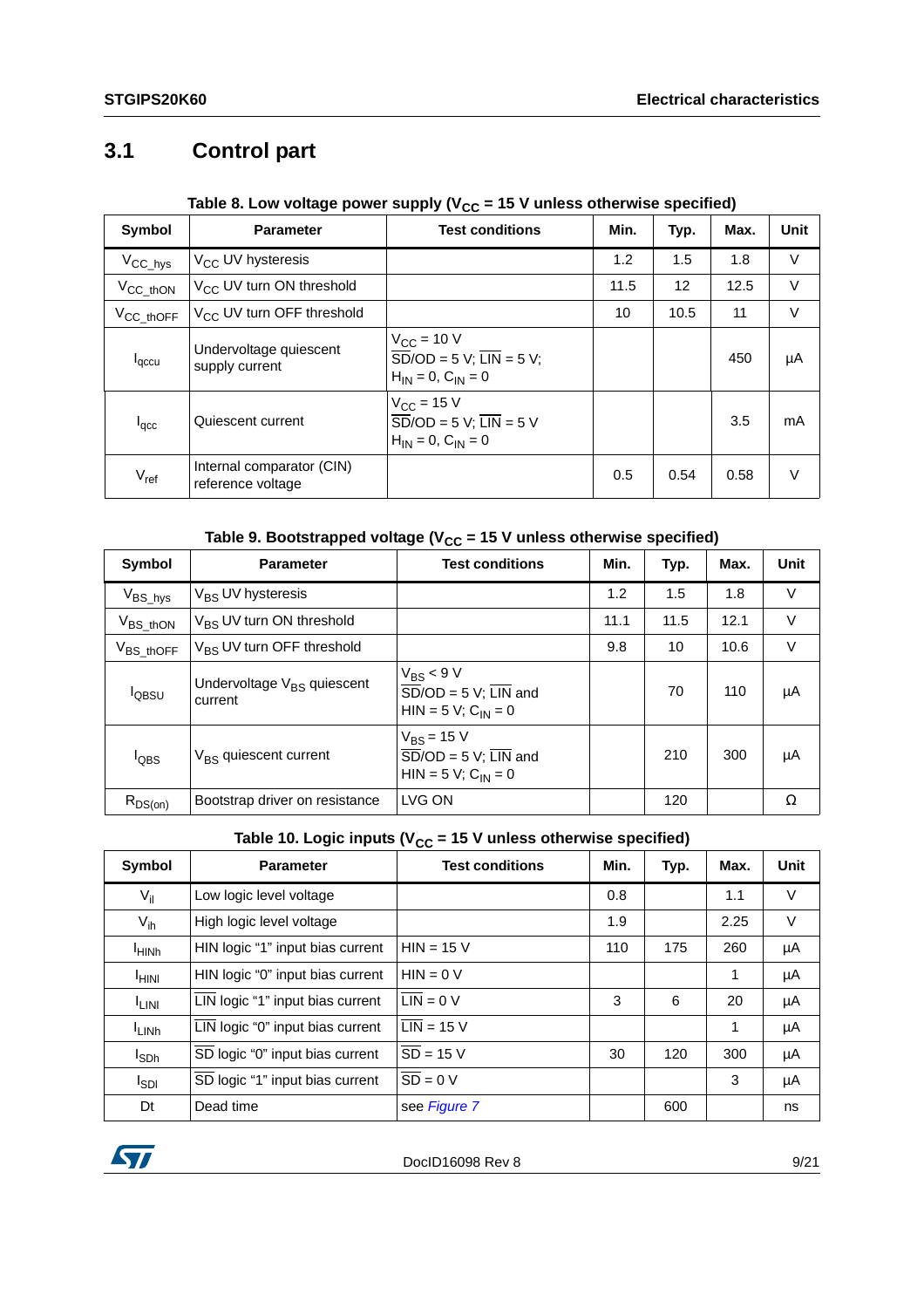<span id="page-9-0"></span>

| <b>Symbol</b>     | <b>Parameter</b>                                                                 | <b>Test conditions</b>                                                              | Min. | Typ. | Max. | Unit   |
|-------------------|----------------------------------------------------------------------------------|-------------------------------------------------------------------------------------|------|------|------|--------|
| $I_{\mathsf{ib}}$ | Input bias current                                                               | $V_{CIN} = 1 V$                                                                     | -    |      | 3    | μA     |
| $V_{ol}$          | Open-drain low-level output<br>voltage                                           | $I_{od} = 3 \text{ mA}$                                                             |      |      | 0.5  | $\vee$ |
| $t_{d}$ comp      | Comparator delay                                                                 | SD/OD pulled to 5 V through<br>100 kΩ resistor                                      |      | 90   | 130  | ns     |
| <b>SR</b>         | Slew rate                                                                        | $C_L$ = 180 pF; $R_{\text{pu}}$ = 5 k $\Omega$                                      |      | 60   |      | V/µsec |
| $t_{sd}$          | Shut down to high / low side<br>driver propagation delay                         | $V_{\text{OUT}} = 0$ , $V_{\text{boot}} = V_{\text{CC}}$ ,<br>$V_{IN} = 0$ to 3.3 V | 50   | 125  | 200  |        |
| t <sub>isd</sub>  | Comparator triggering to high /<br>low side driver turn-off<br>propagation delay | Measured applying a voltage<br>step from 0 V to 3.3 V to pin<br><b>CIN</b>          | 50   | 200  | 250  | ns     |

| Table 11. Sense comparator characteristics (V <sub>CC</sub> = 15 V unless otherwise specified) |  |  |
|------------------------------------------------------------------------------------------------|--|--|
|------------------------------------------------------------------------------------------------|--|--|

#### **Table 12. Truth table**

| <b>Condition</b>                            | Logic input $(V1)$ |            |            | Output     |            |  |
|---------------------------------------------|--------------------|------------|------------|------------|------------|--|
|                                             | SD/OD              | <b>LIN</b> | <b>HIN</b> | <b>LVG</b> | <b>HVG</b> |  |
| Shutdown enable<br>half-bridge tri-state    |                    | X          | X          |            |            |  |
| Interlocking<br>half-bridge tri-state       | H                  |            | Н          |            |            |  |
| 0 "logic state"<br>half-bridge tri-state    | н                  | H          |            |            |            |  |
| 1 "logic state"<br>low side direct driving  | Н                  |            |            | Н          |            |  |
| 1 "logic state"<br>high side direct driving | н                  | H          | Н          |            | H          |  |

Note: X: don't care

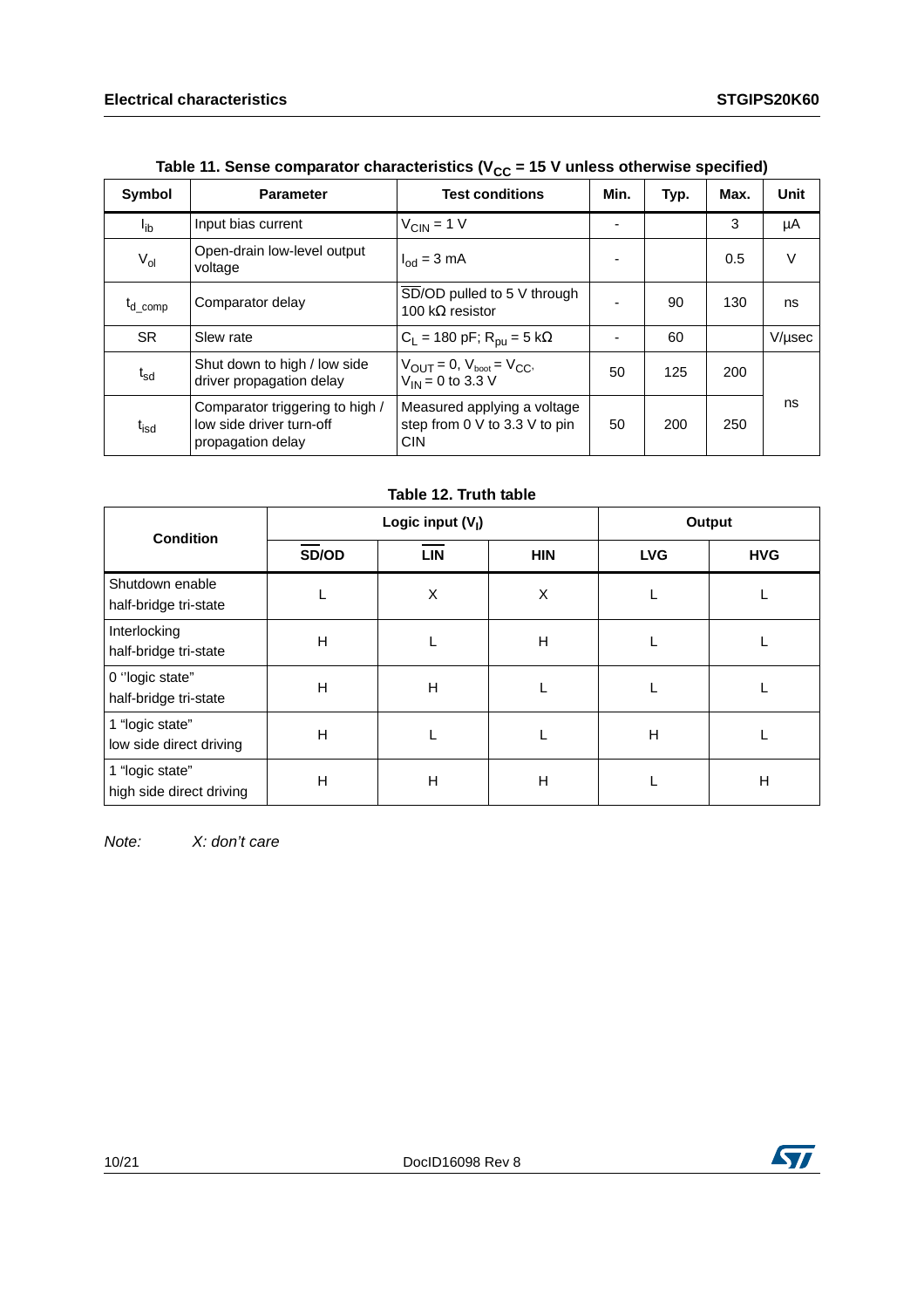

1. Simulated curves refer to typical IGBT parameters and maximum  $R_{thj-c}$ .

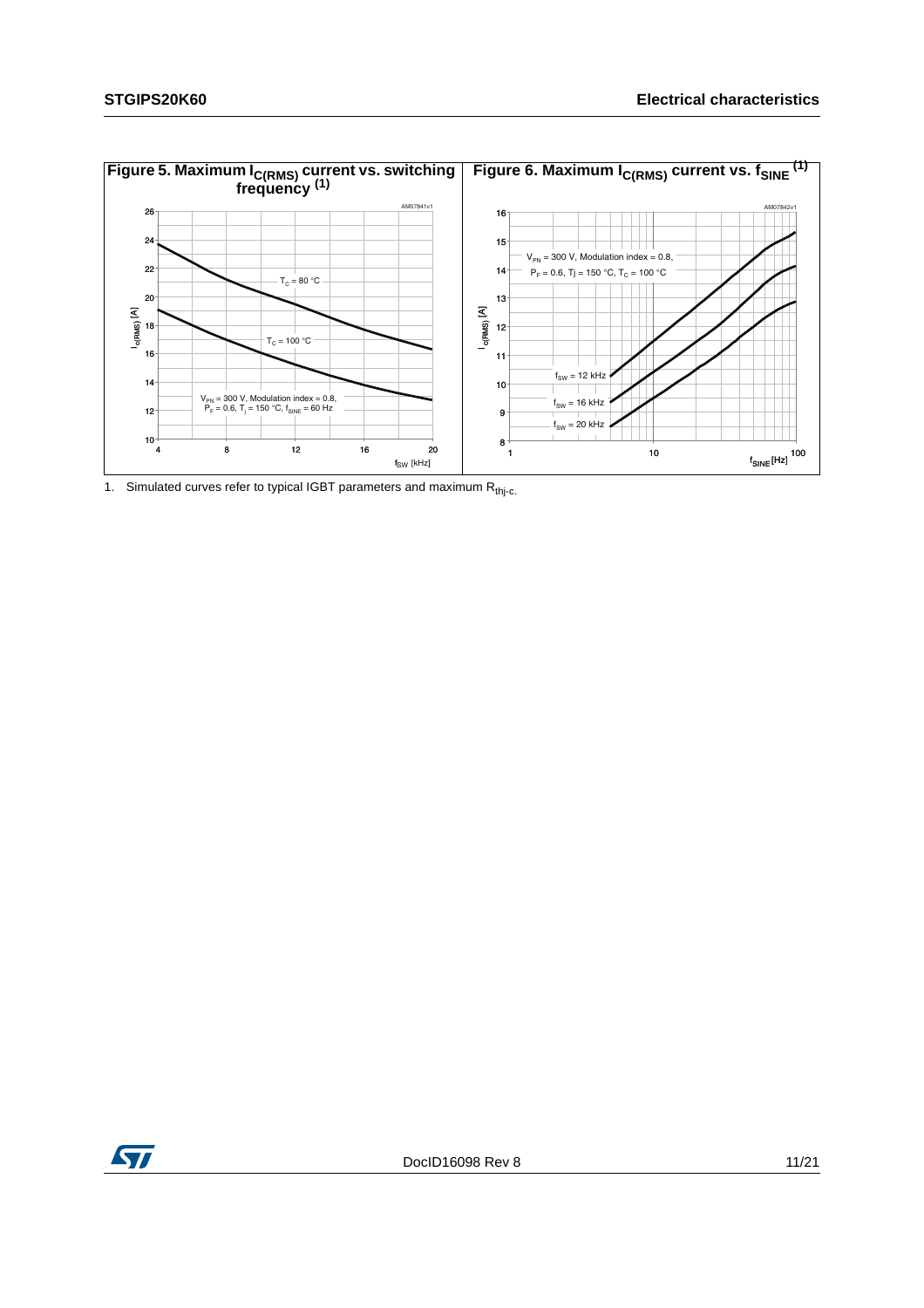### <span id="page-11-0"></span>**3.2 Waveform definitions**

<span id="page-11-1"></span>

**Figure 7. Dead time and interlocking waveform definitions**

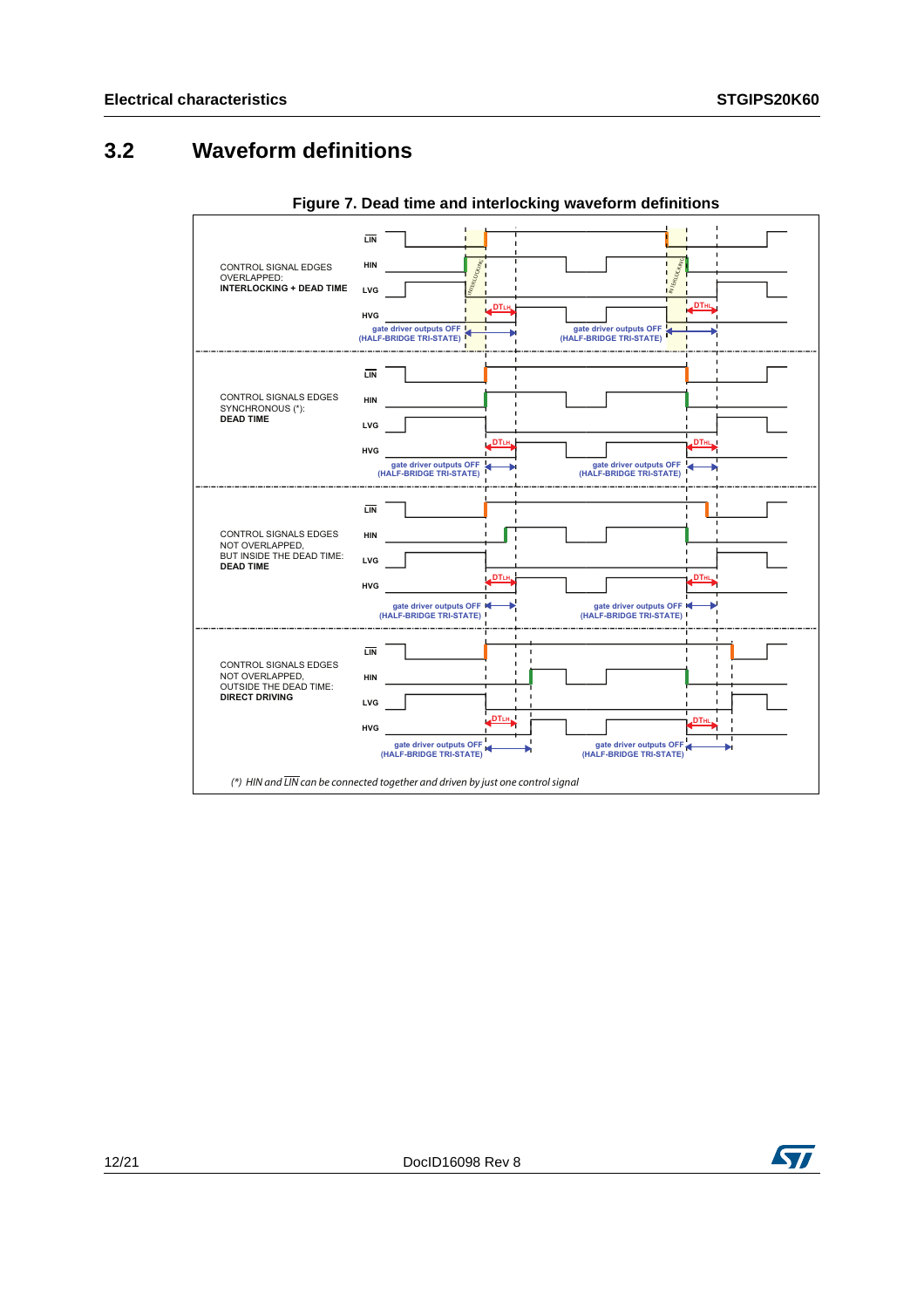### <span id="page-12-0"></span>**4 Smart shutdown function**

The STGIPS20K60 integrates a comparator for fault sensing purposes. The comparator has an internal voltage reference Vref connected to the inverting input, while the non-inverting input, available on pin (CIN), can be connected to an external shunt resistor in order to implement a simple over-current protection function. When the comparator triggers, the device is set in shutdown state and both its outputs are set to low-level leading the halfbridge in tri-state. In the common overcurrent protection architectures the comparator output is usually connected to the shutdown input through a RC network, in order to provide a mono-stable circuit, which implements a protection time that follows the fault condition. Our smart shutdown architecture allows to immediately turn-off the output gate driver in case of overcurrent, the fault signal has a preferential path which directly switches off the outputs. The time delay between the fault and the outputs turn-off is no more dependent on the RC values of the external network connected to the shutdown pin. At the same time the DMOS connected to the open-drain output (pin SD/OD) is turned on by the internal logic which holds it on until the shutdown voltage is lower than the logic input lower threshold (Vil). Finally the smart shutdown function provides the possibility to increase the real disable time without increasing the constant time of the external RC network.

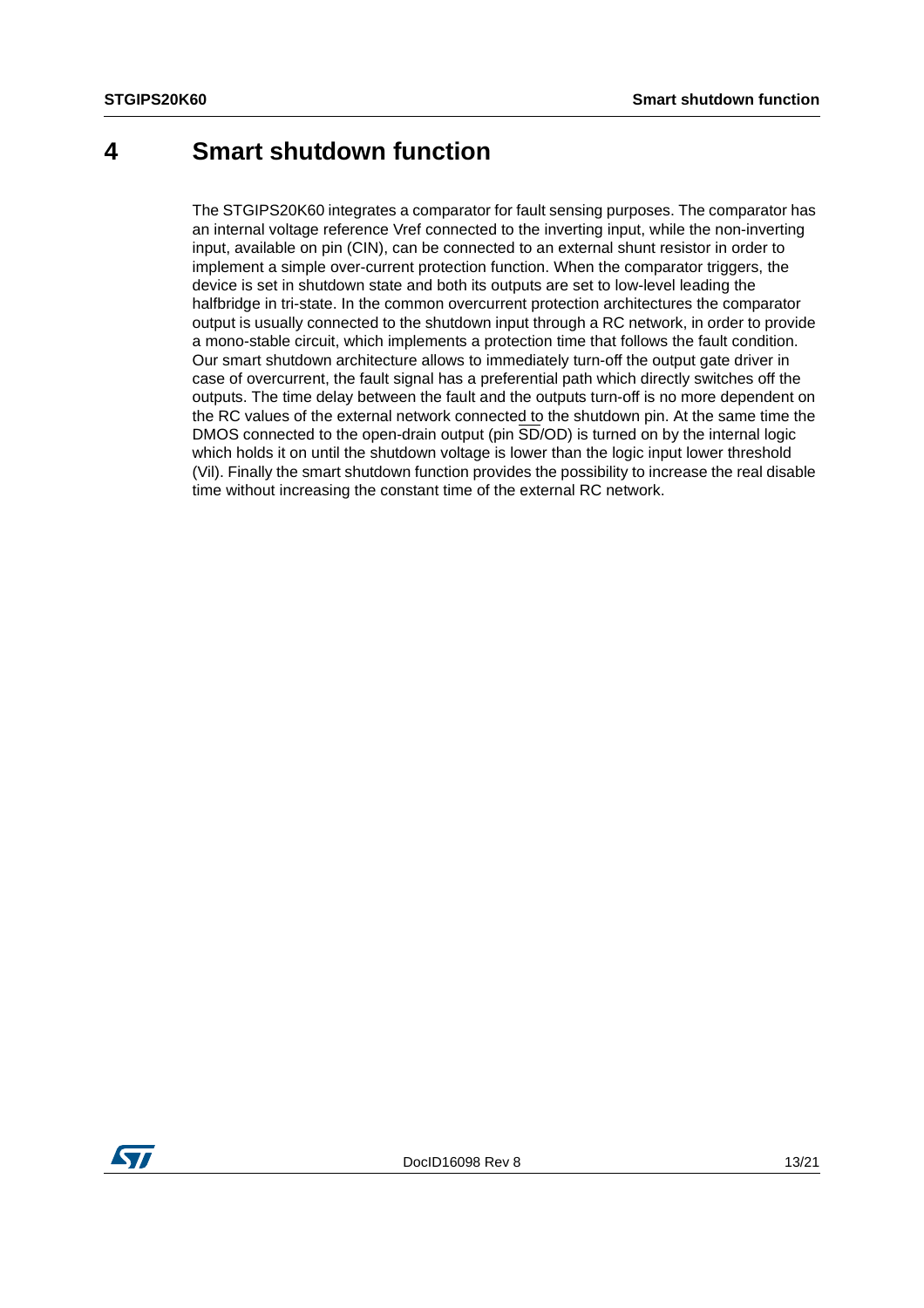<span id="page-13-0"></span>

**Figure 8. Smart shutdown timing waveforms**

Please refer to **[Table 11](#page-9-0)** for internal propagation delay time details.

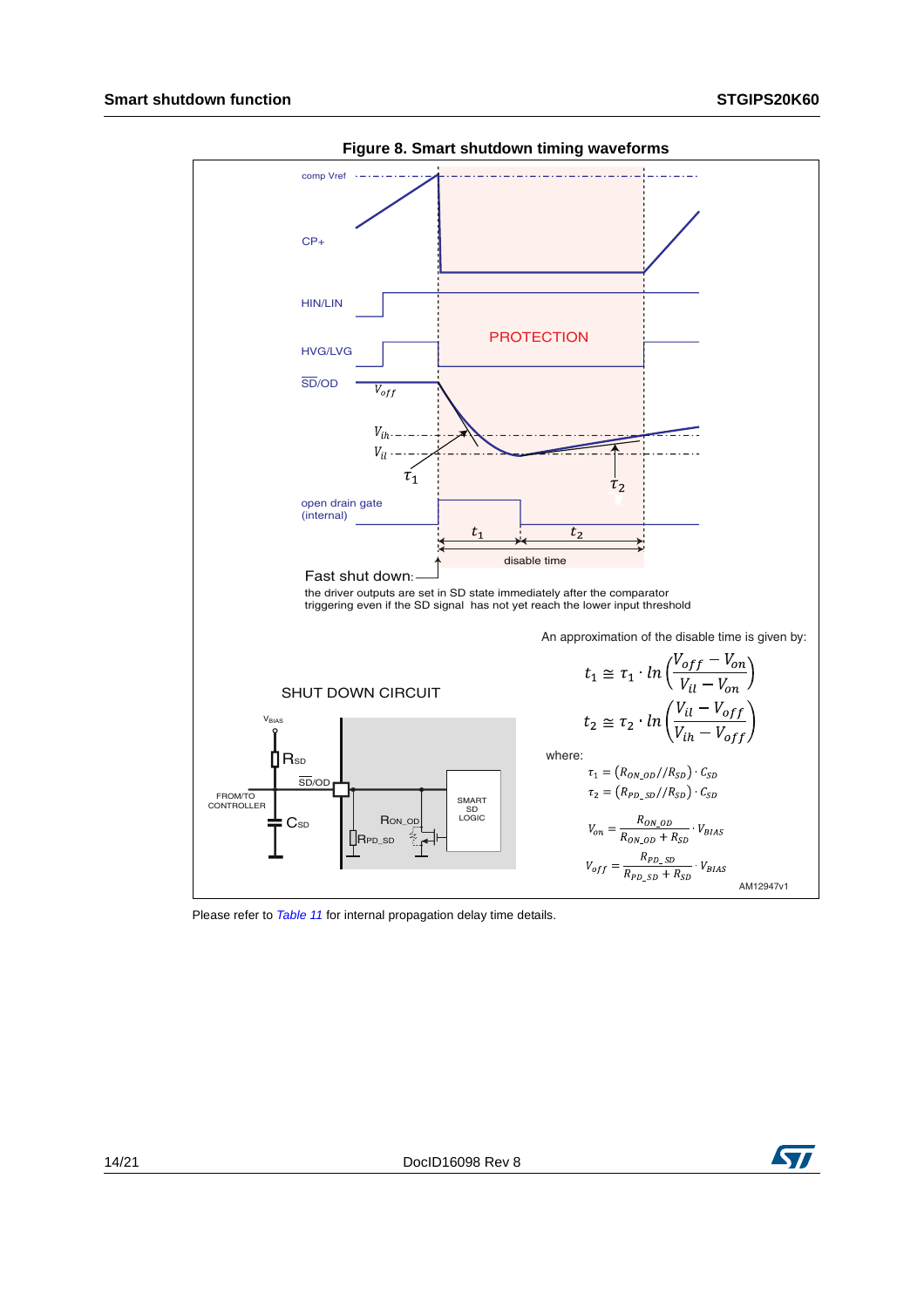## <span id="page-14-0"></span>**5 Application information**





DocID16098 Rev 8 15/21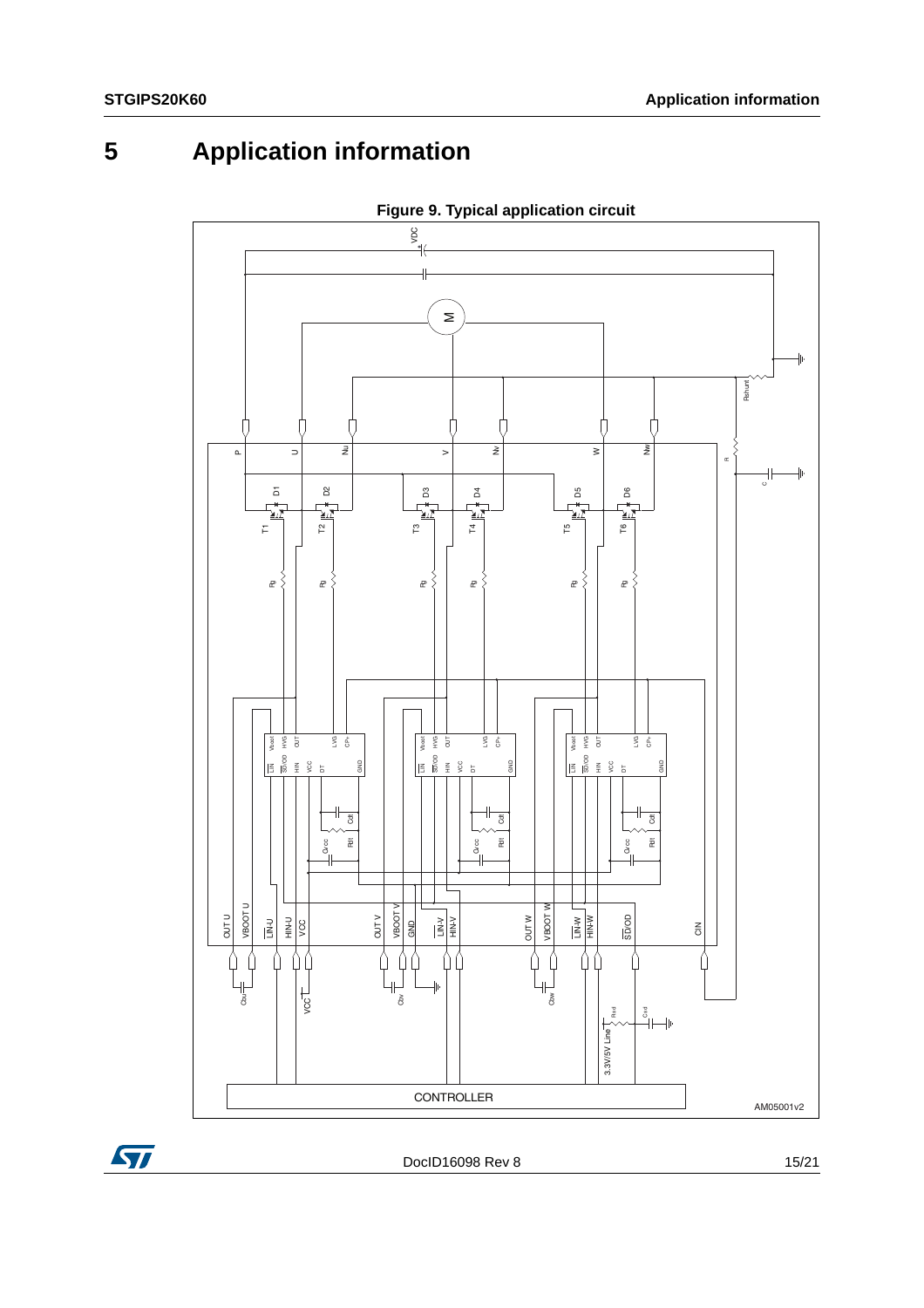#### <span id="page-15-0"></span>**5.1 Recommendations**

- Input signal HIN is active high logic. A 85 kΩ (typ.) pull-down resistor is built-in for each high side input. If an external RC filter is used, for noise immunity, pay attention to the variation of the input signal level.
- Input signal LIN is active low logic. A 720 kΩ (typ.) pull-up resistor, connected to an internal 5 V regulator through a diode, is built-in for each low side input.
- To prevent the input signals oscillation, the wiring of each input should be as short as possible.
- By integrating an application specific type HVIC inside the module, direct coupling to MCU terminals without any opto-coupler is possible.
- Each capacitor should be located as nearby the pins of IPM as possible.
- Low inductance shunt resistors should be used for phase leg current sensing.
- Electrolytic bus capacitors should be mounted as close to the module bus terminals as possible. Additional high frequency ceramic capacitor mounted close to the module pins will further improve performance.
- The  $\overline{SD}/OD$  signal should be pulled up to 5 V / 3.3 V with an external resistor (see [Section 4: Smart shutdown function](#page-12-0) for detailed info).

|                           | <b>Parameter</b>                      | Value<br><b>Conditions</b>                                                           |      |      |      | Unit   |
|---------------------------|---------------------------------------|--------------------------------------------------------------------------------------|------|------|------|--------|
| Symbol                    |                                       |                                                                                      | Min. | Typ. | Max. |        |
| $V_{PN}$                  | Supply Voltage                        | Applied between P-Nu, Nv, Nw                                                         |      | 300  | 400  | V      |
| $V_{\rm CC}$              | Control supply voltage                | Applied between V <sub>CC</sub> -GND                                                 | 13.5 | 15   | 18   | $\vee$ |
| $V_{BS}$                  | High side bias voltage                | Applied between $V_{\text{BODT}}$ -OUT <sub>i</sub> for<br>$i = U.V.W$               | 13   |      | 18   | V      |
| t <sub>dead</sub>         | Blanking time to<br>prevent Arm-short | For each input signal                                                                | 1    |      |      | μs     |
| f <sub>PWM</sub>          | PWM input signal                      | $-40^{\circ}$ C < T <sub>c</sub> < 100°C<br>$-40^{\circ}$ C < T <sub>i</sub> < 125°C |      |      | 20   | kHz    |
| $\mathsf{T}_{\mathsf{C}}$ | Case operation<br>temperature         |                                                                                      |      |      | 100  | °C     |

#### **Table 13. Recommended operating conditions**

For further details refer to AN3338.

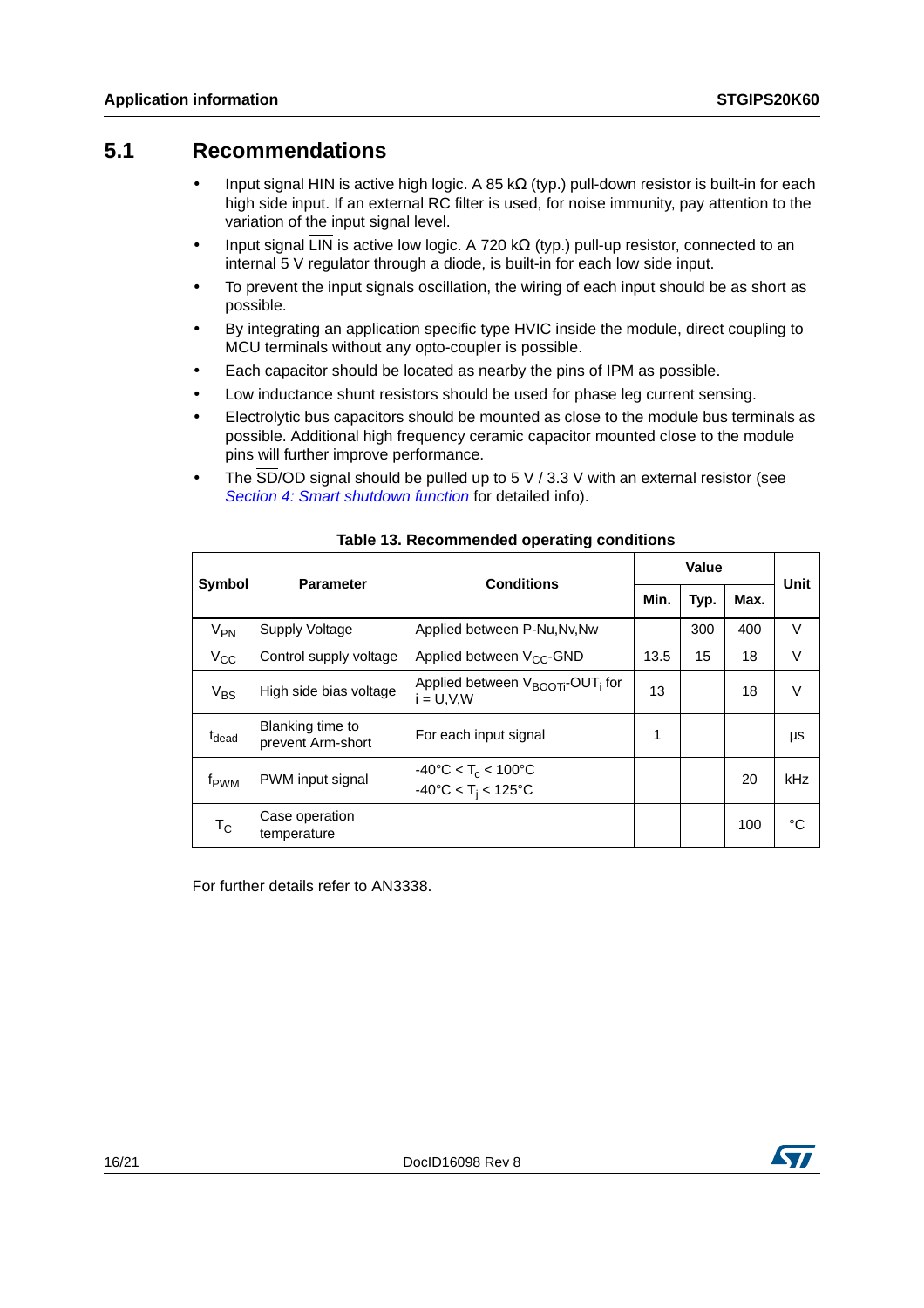## <span id="page-16-0"></span>**6 Package information**

In order to meet environmental requirements, ST offers these devices in different grades of ECOPACK® packages, depending on their level of environmental compliance. ECOPACK® specifications, grade definitions and product status are available at: [www.st.com](http://www.st.com). ECOPACK® is an ST trademark.

Please refer to dedicated technical note TN0107 for mounting instructions.

### <span id="page-16-1"></span>**6.1 SDIP-25L package information**

<span id="page-16-2"></span>

**Figure 10. SDIP-25L package outline**



DocID16098 Rev 8 17/21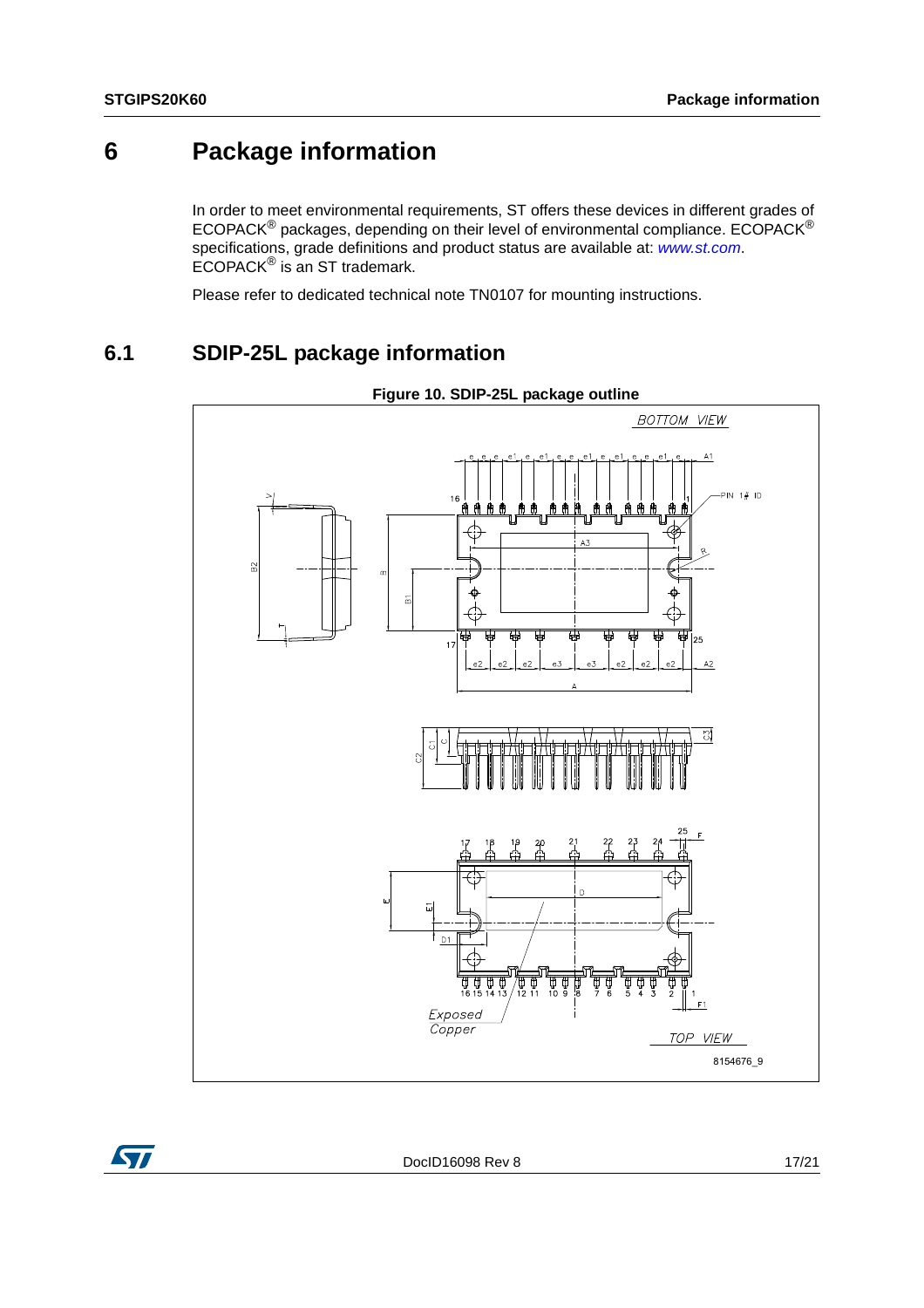| TADIC TH. SUIF-ZUL INCURATION UAIA |             |       |             |  |  |  |
|------------------------------------|-------------|-------|-------------|--|--|--|
| Dim.                               | mm          |       |             |  |  |  |
|                                    | Min.        | Typ.  | Max.        |  |  |  |
| A                                  | 43.90       | 44.40 | 44.90       |  |  |  |
| A1                                 | 1.15        | 1.35  | 1.55        |  |  |  |
| A2                                 | 1.40        | 1.60  | 1.80        |  |  |  |
| A <sub>3</sub>                     | 38.90       | 39.40 | 39.90       |  |  |  |
| B                                  | 21.50       | 22.00 | 22.50       |  |  |  |
| <b>B1</b>                          | 11.25       | 11.85 | 12.45       |  |  |  |
| <b>B2</b>                          | 24.83       | 25.23 | 25.63       |  |  |  |
| $\mathsf C$                        | 5.00        | 5.40  | 6.00        |  |  |  |
| C <sub>1</sub>                     | 6.50        | 7.00  | 7.50        |  |  |  |
| C <sub>2</sub>                     | 11.20       | 11.70 | 12.20       |  |  |  |
| C <sub>3</sub>                     | 2.90        | 3.00  | 3.10        |  |  |  |
| ${\bf e}$                          | 2.15        | 2.35  | 2.55        |  |  |  |
| e1                                 | 3.40        | 3.60  | 3.80        |  |  |  |
| e <sub>2</sub>                     | 4.50        | 4.70  | 4.90        |  |  |  |
| e3                                 | 6.30        | 6.50  | 6.70        |  |  |  |
| D                                  |             | 33.30 |             |  |  |  |
| D <sub>1</sub>                     |             | 5.55  |             |  |  |  |
| E                                  |             | 11.20 |             |  |  |  |
| E1                                 |             | 1.40  |             |  |  |  |
| $\mathsf F$                        | 0.85        | 1.00  | 1.15        |  |  |  |
| F1                                 | 0.35        | 0.50  | 0.65        |  |  |  |
| ${\sf R}$                          | 1.55        | 1.75  | 1.95        |  |  |  |
| $\top$                             | 0.45        | 0.55  | 0.65        |  |  |  |
| $\mathsf V$                        | $0^{\circ}$ |       | $6^{\circ}$ |  |  |  |

**Table 14. SDIP-25L mechanical data**

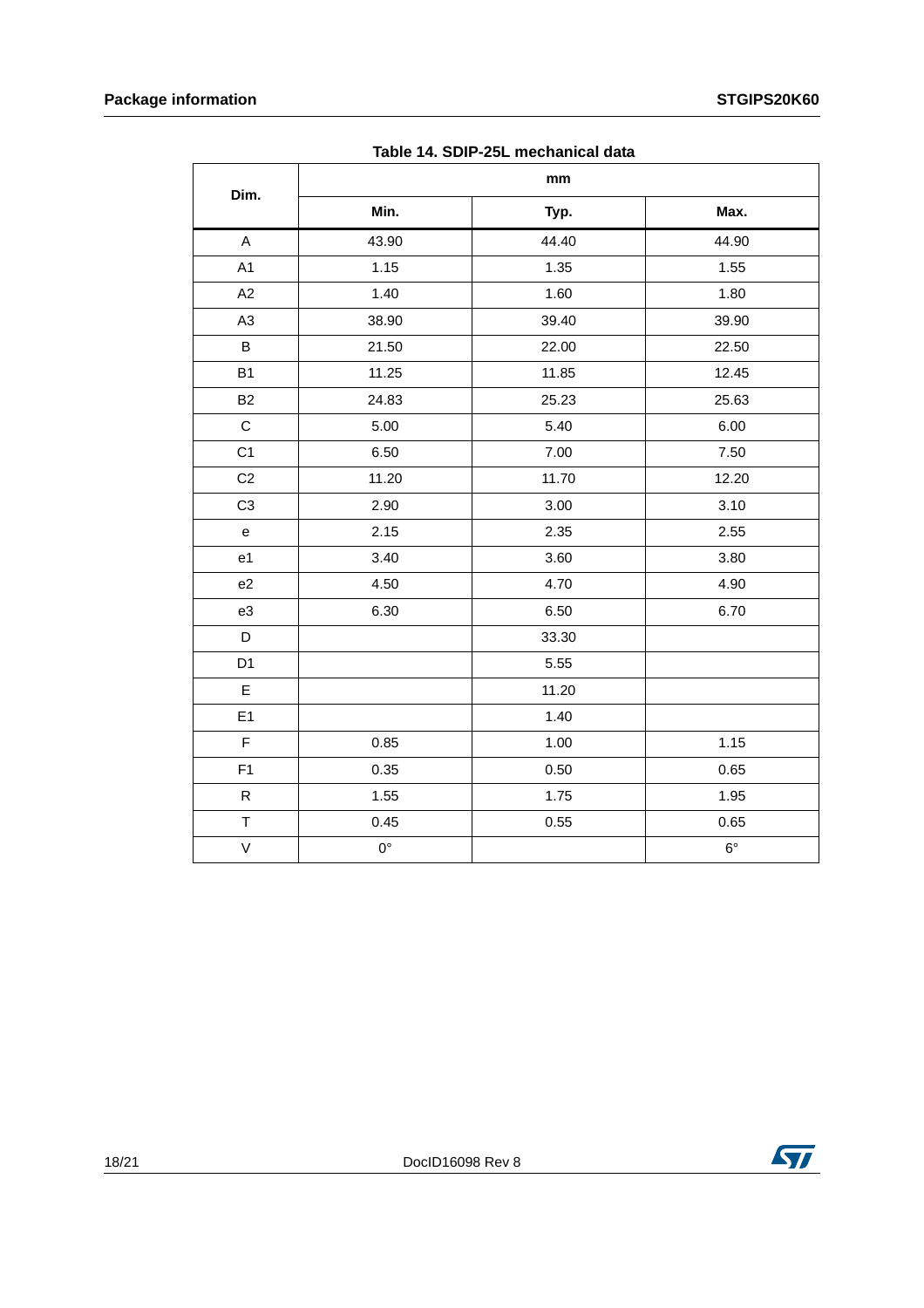## <span id="page-18-0"></span>**6.2 SDIP-25L packing information**

<span id="page-18-1"></span>

#### **Figure 11. SDIP-25L packing information (dimensions are in mm.)**



DocID16098 Rev 8 19/21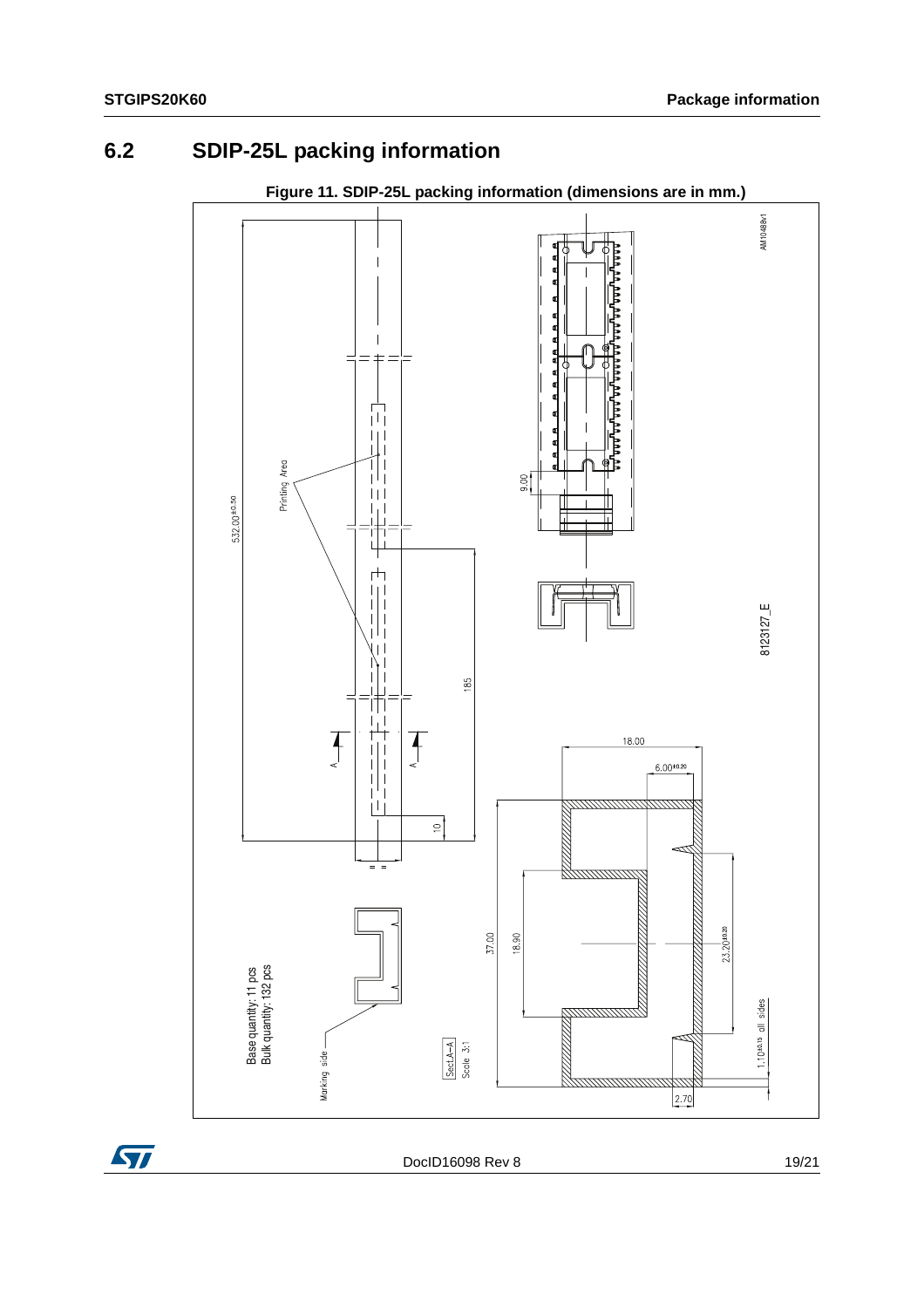# <span id="page-19-0"></span>**7 Revision history**

| Date             | <b>Revision</b> | <b>Changes</b>                                                                                                                                                                                                                                                        |
|------------------|-----------------|-----------------------------------------------------------------------------------------------------------------------------------------------------------------------------------------------------------------------------------------------------------------------|
| 10-Aug-2009      | 1               | Initial release                                                                                                                                                                                                                                                       |
| 01-Jul-2010      | $\overline{2}$  | Document status promoted from preliminary to datasheet.<br>Updated package mechanical data (Section 6: Package<br><i>information</i> ).<br>Minor text changes to improve readability.                                                                                 |
| 23-Sep-2010      | 3               | Updated: Table 3, 5, 10 and Table 11. Modified: Figure 5 and<br>Figure 6.                                                                                                                                                                                             |
| 03-May-2011      | 4               | Updated title with SLLIMM™ in cover page, added SDIP-25L<br>tube dimensions Figure 10: SDIP-25L package outline.                                                                                                                                                      |
| 04-Nov-2011      | 5               | Updated title with SLLIMM™ (small low-loss intelligent molded<br>module) IPM, 3-phase inverter - 18 A, 600 V short-circuit<br>rugged IGBT in cover page and SDIP-25L mechanical data<br>Table 14 on page 17, Figure 10 on page 17.                                    |
| 28-Aug-2012<br>6 |                 | Modified: Min. and Max. value Table 4 on page 5.<br>Updated: Figure 11 on page 19.<br>Added: Figure 12 on page 20.                                                                                                                                                    |
| 02-May-2013      | $\overline{7}$  | Modified: Figure 3 on page 8 and Figure 8 on page 14.                                                                                                                                                                                                                 |
| 8<br>21-Apr-2015 |                 | Text and formating changes throughout document.<br>Updated Figure 2: Pin layout (bottom view)<br>Updated Table 7: Inverter part<br>Updated Figure 10: SDIP-25L package outline<br>Updated and renamed Section 6: Package information (was<br>Package mechanical data) |

#### **Table 15. Document revision history**